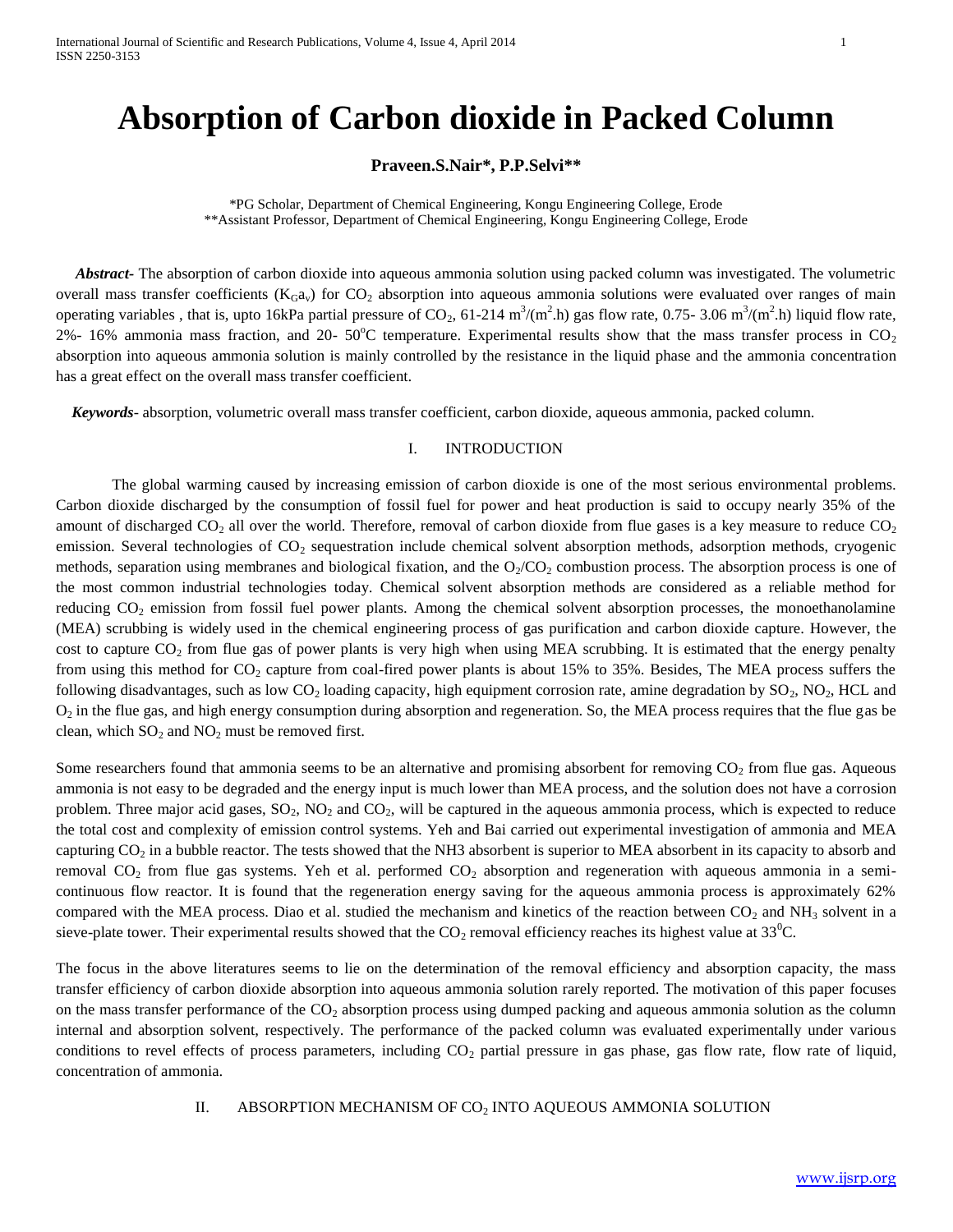#### *A. REACTIONS OF CO<sup>2</sup> WITH AMMONIA*

The reaction between aqueous ammonia and carbon dioxide mainly occurred in the liquid phase of the gas-liquid interface, the reactions in the liquid phase of the CO<sub>2</sub>-ammonia system are given as follows:

$$
CO2(g) + 2NH3(aq) \longrightarrow NH2COONH4(aq),
$$
 (1)

 $CO_2(g) + 2NH_3(l) + H_2O(l)$  (I)  $\longrightarrow$  (NH<sub>4</sub>)<sub>2</sub> CO<sub>3</sub> (s) (2)

$$
CO2(g) + NH3(l) + H2O(l) \qquad \longrightarrow NH4 HCO3(s)
$$
\n(3)

The reaction (1) is actually composed of the following two steps.

$$
CO_2(g) + NH_3(aq)
$$
  $\longleftrightarrow NH_2COOH(aq)$ , (4)

$$
NH_3\ (aq) + NH_2COOH\ (aq) \quad \Longleftrightarrow \quad NH_4^+(aq) + NH_2COO^{-1}\ (aq) \tag{5}
$$

And then,  $NH<sub>2</sub>COONH<sub>4</sub>$  hydrolyzes in solution instantaneous and generate free ammonia:

$$
NH2COO - (aq) + H2O (l) \qquad \longrightarrow HCO3 (aq) + NH3 (aq)
$$
 (6)

$$
NH3 (aq) + H2O (l)
$$
 
$$
NH3H2O (aq)
$$
 (7)

The reaction (4) is very fast and irreversible, and the reaction (5) is instantaneous. The reaction (6) is too slow to influence the rate of the absorption directly. Therefore, the reaction between aqueous ammonia and carbon dioxide is mainly controlled by reaction (4). It is a second- order reaction with first- order for  $CO<sub>2</sub>$  and NH<sub>3</sub> respectively.

On the other hand, reactions (2) and (3) are reversible, with ammonium carbonate ( $(NH_4)_2CO_3$ ) or bicarbonate ( $NH_4HCO_3$ ) as the products. The forward reactions are dominant at room temperature. The backward reactions occur at temperatures of around  $38{\text -}60^{\circ}\text{C}$ 

## *B. HYDRATION OF CO<sup>2</sup> IN AQUEOUS SOLUTION*

The ammonia solution show weakly alkaline, thus, the hydration of  $CO<sub>2</sub>$  in aqueous solutions would occur in the liquid phase, the reactions are as follows:

| (8) |
|-----|
|     |

 $CO<sub>2</sub> + OH<sup>-</sup>$  $\leftarrow$   $\leftarrow$   $HCO_3$ (9)

The contribution of reaction (8) to the overall reaction rate is very small as the reaction has a very low rate constant and may usually be neglected.

#### *C. REACTION RATE FOR CO<sup>2</sup> ABSORPTION INTO AQUEOUS AMMONIA SOLUTION*

Based on all considerations concerning the various reactions with  $CO<sub>2</sub>$  in aqueous ammonia, the reacton rate for  $CO<sub>2</sub>$  absorption into ammonia solution mainly controlled by the reactions are given in Eq.(4) and Eq.(9). The reaction rate for  $CO_2$  absorption into aqueous ammonia solution can be described as follows.

$$
r_{CO2-NH3} = k_2 [NH_3] [CO_2]
$$
 (10)

$$
r_{\text{CO2-OH}} = k_{\text{OH}} [OH][CO_2] \tag{11}
$$

The overall reaction rate can be described as:

$$
r_{ov} = r_{CO2-NH3} + r_{CO2-OH} = k_2 [NH_3][CO_2] + k_{OH} [OH] [CO_2]
$$
\n(12)

Where the values for rate constant  $k_2$  for reaction between  $CO_2$  and ammonia is about 300 L/ (mol.s) in 20<sup>o</sup>C. The kinetic rate constant  $k_{OH}$  can be described in terms of temperature.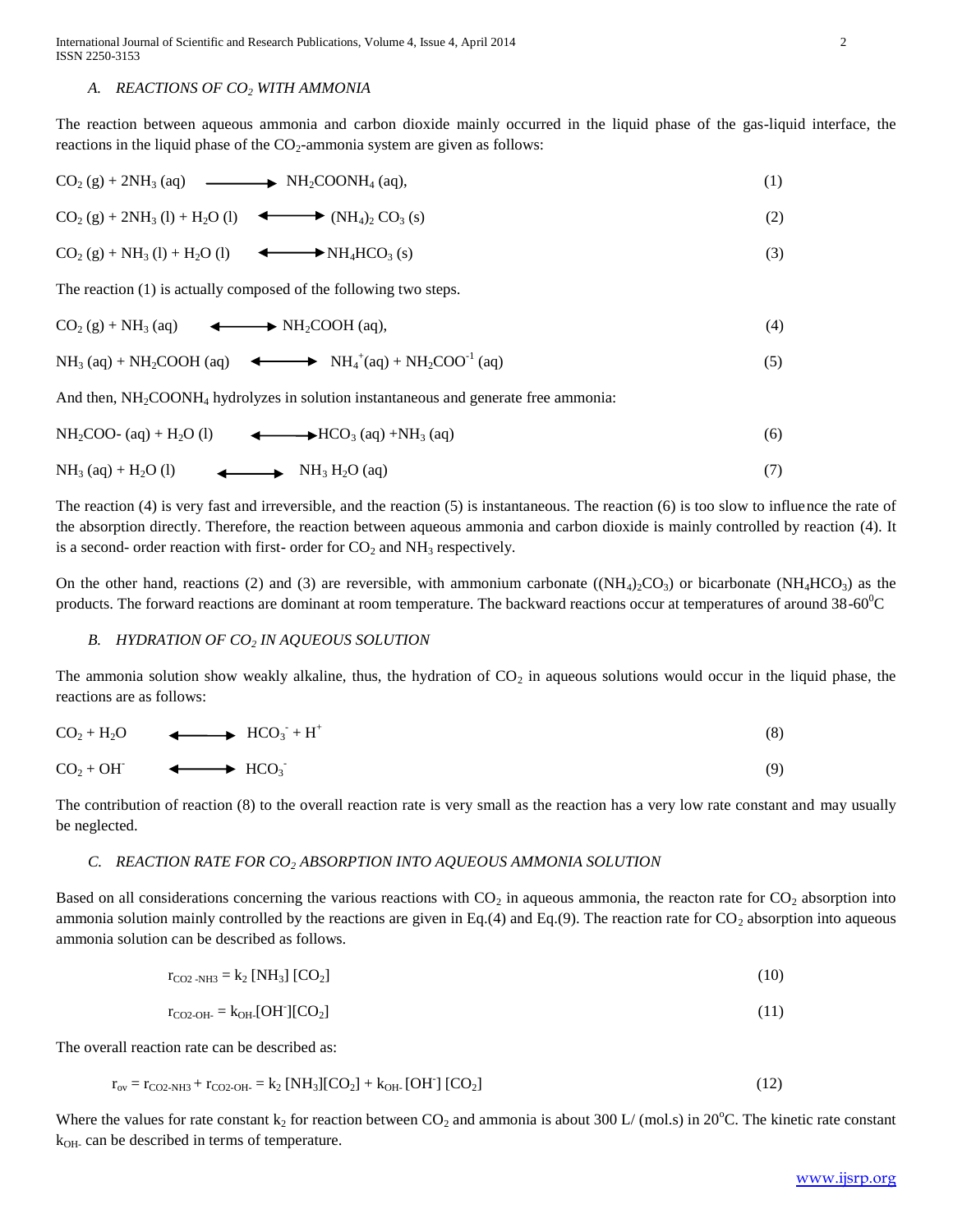$$
lg (k_{OH}) = 13.635 - 2895/T
$$

The value of  $k_{OH}$  equals to 5747.9 m<sup>3</sup>/(kmol.s) when the temperature is 20°C. The hydroxyl ion concentration and the pH value of aqueous ammonia are estimated by the following relations:

$$
[OH] = \sqrt{Kb[MH3]}
$$
 (14)

$$
pH = -\log_{10}[H^+] = -\log_{10}\frac{KW}{[OH^-]} \tag{15}
$$

Where  $K_b$  represents the ionization equilibrium constant of the aqueous ammonia and the value of  $K_b$  is 1.710×10<sup>-5</sup> at 20<sup>o</sup>C. The  $K_w$  is the dissociation constant of water which responds to changes in temperature, and the value of  $K_w$  equals to  $10^{-14}$  in room temperature.

The calculated kinetic data for absorption of  $CO_2$  into aqueous ammonia at 20 $^{\circ}$ C are given in Table 1. The value of  $k_{OH}$ [OH] is much smaller than that of  $k_2[NH_3]$  as the reaction has a very low hydroxyl ion concentration. The contribution of reaction (6) to the overall reaction rate is less than 7%. Thus, the reaction rate between  $CO<sub>2</sub>$  and ammonia solution is mainly controlled by reaction (4) and the action of  $CO<sub>2</sub>$  with OH<sup>-</sup> ion can be neglected.

Then, the overall reaction rate can be approximately described as:

$$
r_{ov} = r_{CO2-NH3} + r_{CO2-OH} = k_2 [NH_3][CO_2]
$$
\n(16)

The reaction between  $NH_3$  and  $CO_2$  is very fast, and the  $CO_2$  concentration in liquid phase can be assumed to be zero in the fast pseudo-first-order reaction regime.

In order to verify whether the absorption of  $CO<sub>2</sub>$  into aqueous ammonia occurs in the fast pseudo-first-order reaction regime (1 << Ha <<  $\beta_i$  or 2 < Ha <  $\frac{\beta_i}{2}$ ), some chemical kinetic parameters of the reaction between NH<sub>3</sub> and CO<sub>2</sub> are discussed according to Higbie penetration theory.

Where

$$
\beta_1 = \sqrt{\frac{p_{co2L}}{p_{NH3L}} + \frac{[NH3]}{z[co2i]}} \sqrt{\frac{p_{NH3L}}{p_{co2L}}}
$$
\n
$$
\tag{17}
$$

The diffusivities of  $CO_2$  and NH<sub>3</sub> will be taken as equal to simplify the argument for they are only about 20% different in fact. As the value of the mole concentration of ammonia is bigger than 1.16kmol/m<sup>3</sup> and the partial pressure of  $CO_2$  is less than 15kPa, the value of  $\beta_1$  is satisfied  $\beta_1 > 100$ .

The Hatta number Ha is expressed as:

$$
Ha = \sqrt{k2[MH3]Dco2L/k_L}
$$
 (18)

The mass transfer coefficient in the liquid phase is expressed as:

$$
k_{L} = 2\sqrt{\frac{p_{co2L}}{\pi c}}\tag{19}
$$

Thus,

$$
\text{Ha} = \sqrt{\frac{\pi}{4}} \, t \, c \, k \, 2 \, [NH3] \tag{20}
$$

Where  $t_c$  is the contact time (given in seconds). In this study, the gas-liquid contact time is much bigger than 0.03s and less than 20s. Thus, the relationship of  $1 \ll Ha \ll \beta_1$  can be satisfied. Therefore, the absorption of  $CO_2$  into ammonia occurs in the fast pseudo-firstorder reaction regime where the enhancement factor  $\beta$  equals to the Ha, and the carbon dioxide is completely exhausted in the liquid film, so the equilibrium mole fraction of  $CO<sub>2</sub>$  in the liquid phase (y\*) can be assumed to be zero.

## III. DETERMINATION OF OVERALL MASS TRANSFER COEFFICIENT.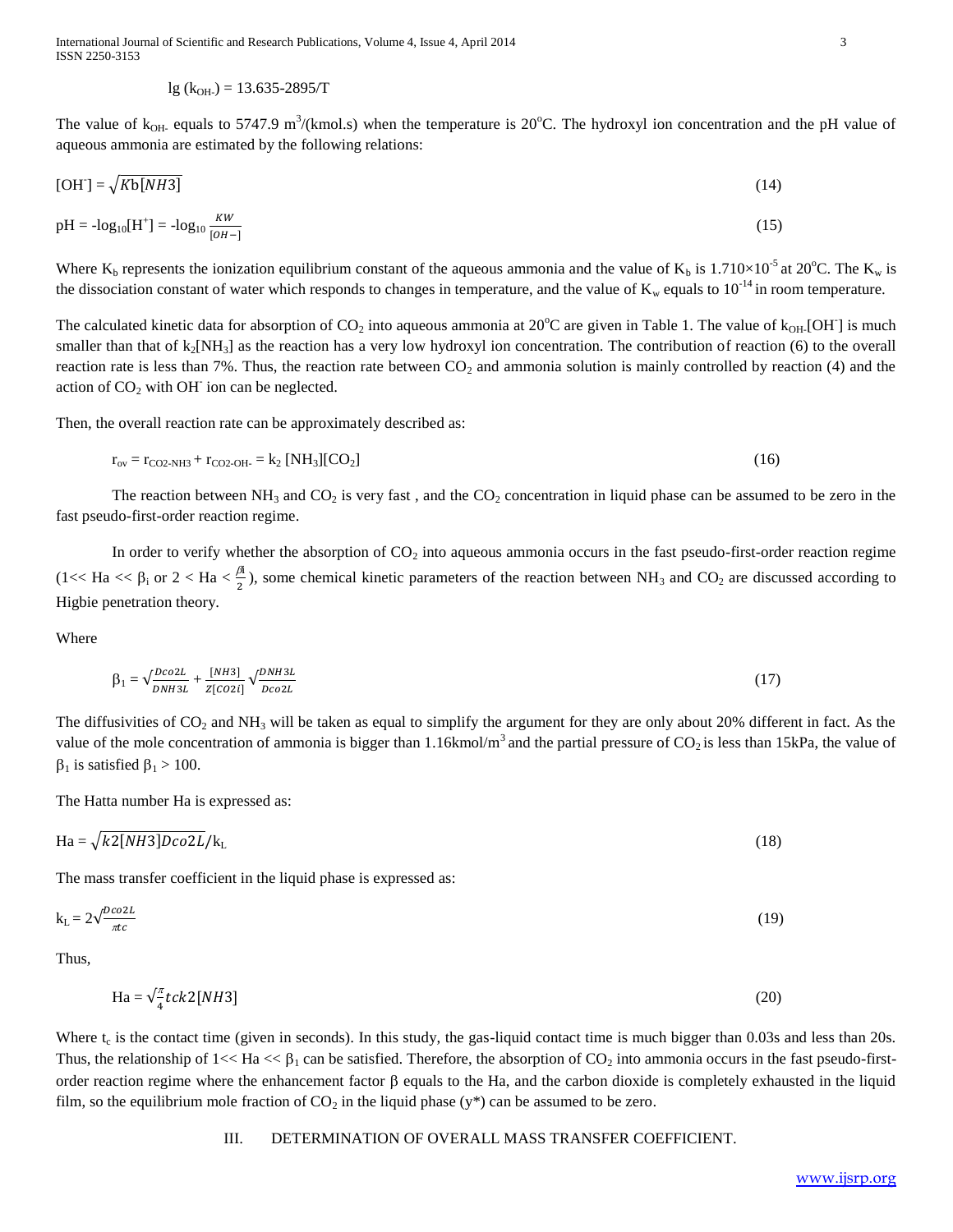#### *A. TRADITIONAL TWO-FILM THEORY*

The absorption of  $CO<sub>2</sub>$  into aqueous ammonia is a gas-liquid reaction. According to the two-film model, a thin gas film exists on one side of the interface and a thin liquid film exists on the other side with the controlling factors being molecular diffusion through each of the films. In case of chemical absorption, the overall mass transfer coefficient is based on the individual gas, liquid-phase mass transfer coefficients and the enhancement factor  $\beta$ .

$$
\frac{1}{KG} = \frac{1}{kG} + \frac{H}{\beta kL} \tag{21}
$$

In a gas-absorption apparatus such as packed column, the effective gas-liquid interfacial area  $(a<sub>v</sub>)$  is considered as another important parameter in mass transfer process in addition to the mass transfer coefficients. Transfer unit theory has been used for a number of years to design absorption columns, and it is in this theory where the  $K_Ga_v$  appears in engineering design. Therefore, it is more practical to determine the volumetric overall mass transfer coefficients  $(K_Ga_v)$ :

$$
\frac{1}{KGav} = \frac{1}{kGav} + \frac{H}{\beta kLav}
$$
(22)

Apparently, the overall coefficient  $K_Ga_v$  can be directly determined from Eq. (22). However, this approach is not extensively used because experimental determinations of the individual mass transfer coefficients involve the use of extremely difficult techniques. In experiments, it is convenient to measure the mole fraction of  $CO<sub>2</sub>$  at the top and bottom of the packed column and the overall mass transfer coefficient can be determined based on the measured  $CO<sub>2</sub>$  concentration.

## *B. DETERMINATION OF OVERALL MASS TRANSFER COEFFICIENT ACCORDING TO THE MEASURED CO<sup>2</sup> CONCENTRATIONS AT THE TOP AND BOTTOM OF THE PACKED COLUMN.*

The overall mass transfer coefficient is affected by three main factors; there are the interfacial area between gas phase and liquid phase, the resistance in the gas phase and the resistance in the liquid phase. In the derivation of overall mass transfer coefficient, it is assumed that the liquid flow rate is unchanged. So, the interfacial area between gas phase and liquid phase is unchanged. Then, the overall mass transfer coefficient is unchanged about the interfacial area between gas phase and liquid phase. In the process of absorption, the total gas flow rate is constantly changing due to  $CO<sub>2</sub>$  absorption into aqueous ammonia solution. However, the variation of total gas flow rate along the height of the tower is little as the mole fraction of the inert gas of nitrogen in gas steam is above 85%. Therefore, there is a slight effect of gas flow rate on the total mass transfer resistance. Besides, as the liquid flow rate, the concentration of ammonia solution and the inlet  $CO<sub>2</sub>$  loading of the solution are regarded as unchanged, and the amount of aqueous ammonia solution is very sufficient in the whole absorption process. Thus, it is considered that the overall mass transfer coefficient would not be significant changed along the height of the tower.

Then, considering an element of column with height *dh*, due to the inert gas flow rate is constant along the height of the tower, the mass balance can be given as follows:

$$
dm_A = \Omega G_B dY = N_A. a_v. \Omega. dh. \tag{23}
$$

And:

$$
G_B dY = K_G P a_v (y-y^*).
$$
 dh. (24)

Where  $m_A$  represents the amount of carbon dioxide absorbed per unit time in kmol/h, Y is the mole ratio of component A, *h* is column height in m,  $G_B$  is inert gas flow rate in kmol/m<sup>2</sup>.h, y is the mole fraction of component A in gas stream.

From Eq. (24), the element of column *dh* can be determined as:

$$
dh = \frac{GB}{KGPaV} \frac{dY}{(y - y^*)} \tag{25}
$$

When used for chemical absorption, y<sup>\*</sup> in Eq. (25) is assumed to be zero since the chemical reaction is fast. Thus, Eqn (25) can be expressed as: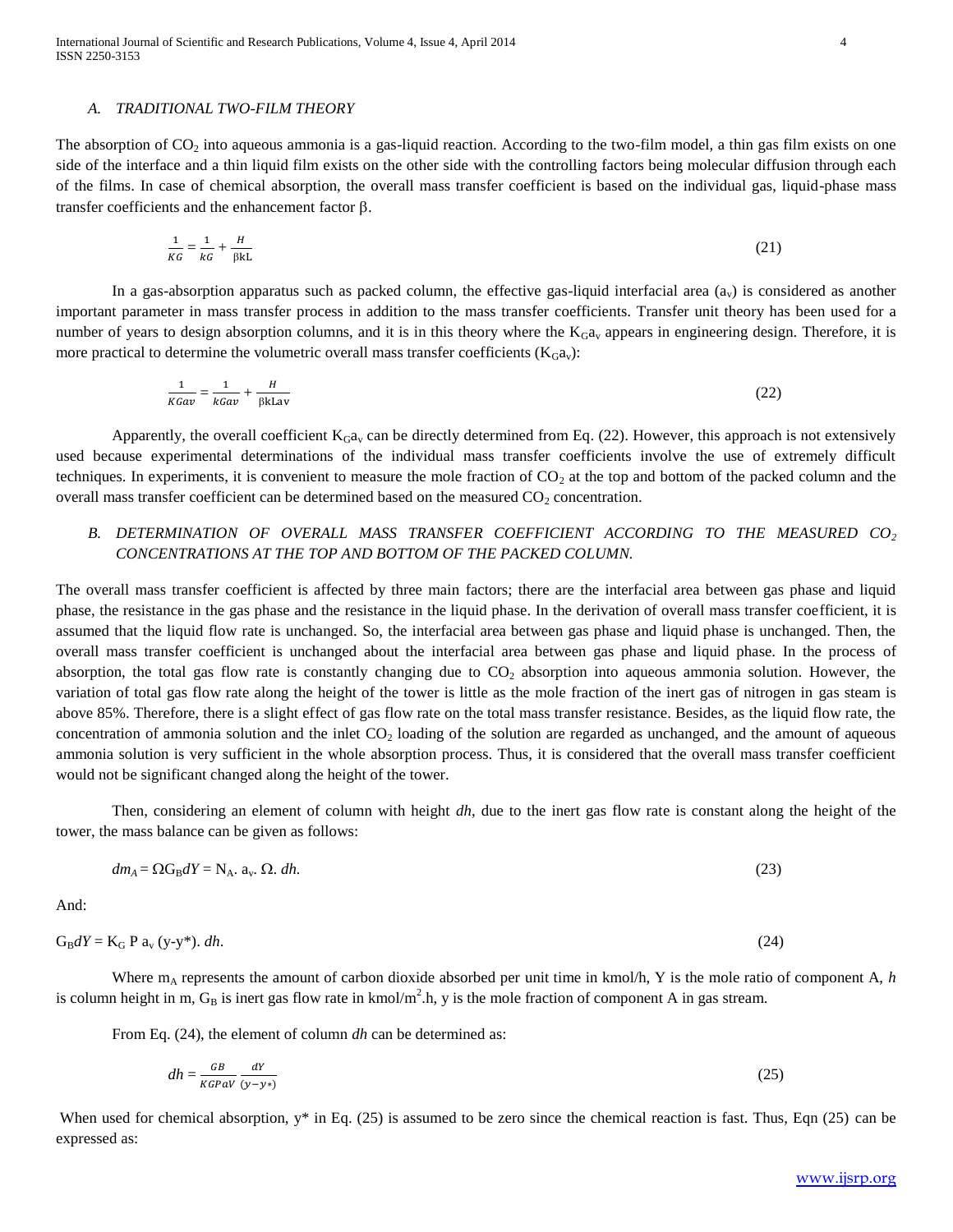International Journal of Scientific and Research Publications, Volume 4, Issue 4, April 2014 5 ISSN 2250-3153

$$
dh = \frac{GB}{KGPaV} \frac{dY}{y},\tag{26}
$$

And

$$
Y = \frac{Y}{1+Y} \tag{27}
$$

Therefore,

$$
\int_0^h dh = \frac{GB}{KGPav} \int_{Y2}^{Y1} dY / (\frac{Y}{(1+Y)}) = \frac{GB}{KGPav} \int_{Y2}^{Y1} (1+Y) / Y dY,
$$
\n(28)

And

$$
h = \frac{GB}{KGPav} \left[ \ln \frac{Y_1}{Y_2} \right] + \left( Y_1 - Y_2 \right) \right] \tag{29}
$$

Then, the expression of  $K_Ga_v$  can be obtained as follows:

$$
K_{G}a_{v} = \frac{GB}{Ph} [\ln \frac{Y_1}{Y_2}] + (Y_1 - Y_2)]
$$
\n(30)

In this paper, the  $CO_2$  concentration at the top and bottom of the column was measured and used for evaluating the  $K_Ga_v$ value in accordance with Eq. (30).

## IV. EXPERIMENTAL SETUP

The schematic diagram of the experimental setup is shown in Figure 1. The packed column was made of stainless steel with 0.6 m high and 0.1 m inside diameter. The packing height of the reactor was 400mm, and the filler of the packed column was ceramic Raschig ring with 8mm diameter. The void fraction of packing layer is 0.64 (m<sup>3</sup>/m<sup>3</sup>) and the specific surface area is about 570(m<sup>2</sup>/m<sup>3</sup>).

In order to control the reaction temperature, experiments were carried out under water bath conditions. The water bath was kept at constant temperature by temperature controller and an electric heater, and also, the aqueous ammonia solution and inlet artificial flue gas of  $CO_2$  and nitrogen mixture were kept at same temperature with heater. The simulated flue gas was mixed using two mass flow controllers with an accuracy of  $\pm 1.0\%$  S.P. which controlled the flow rates of CO<sub>2</sub> and nitrogen, respectively, and the mixture gas passed through the packed column from its bottom to the top. When the mixture gas reached a steady state, the heated aqueous ammonia solution was then pumped at a given flow rate to the column top. So, the mixture gas and the aqueous ammonia solution were in counter flow pattern, it is beneficial to make  $CO<sub>2</sub>$  and aqueous ammonia contact and react thoroughly. The  $CO<sub>2</sub>$ concentration at the top of the column was determined by an infrared gas analyzer with an accuracy of  $\pm 2\%$  of the full-scale reading. Each absorption experiment was operated until the concentration of  $CO<sub>2</sub>$  in the gas phase reached a steady-state condition. All experiments were carried out under atmospheric pressure. Details of the operating conditions are shown in Table 2.

In order to validate the repeatability of the experimental system, one test case has been repeated three times, the experimental results show that the standard deviation of the  $CO_2$  concentration at the top of the packed column is 0.14%, this indicates that the experiment system has a good repeatability.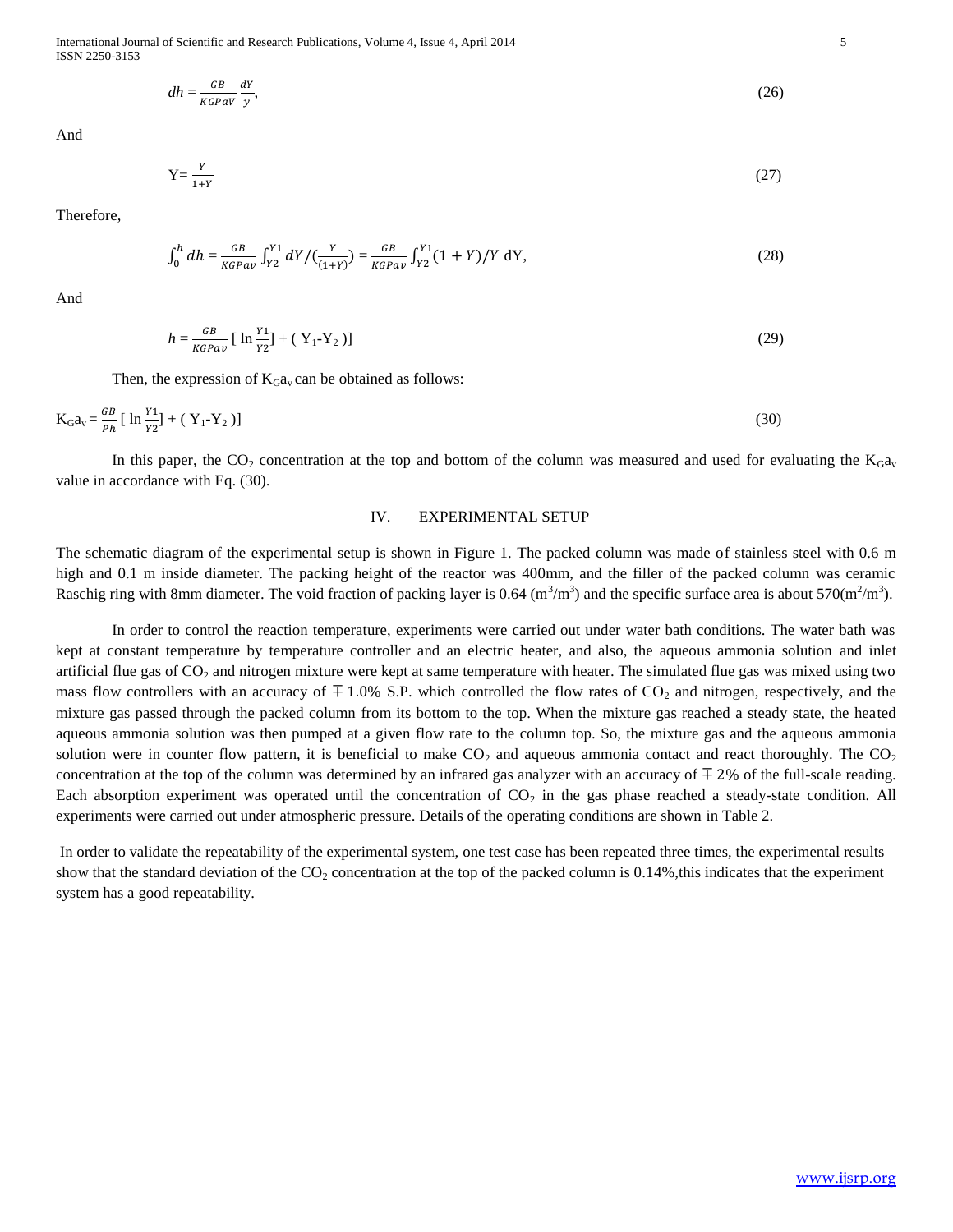

Figure.1:- Experimental setup

## V. RESULTS AND DISCUSSION

The effects of different operating and design parameters on  $K<sub>G</sub>a<sub>v</sub>$  including  $CO<sub>2</sub>$  partial pressure, total gas flow rates, volume flow rate of aqueous ammonia solution, aqueous ammonia concentration, and reaction temperature were investigated.

## *A. EFFECT OF CO<sup>2</sup> PARTIAL PRESSURE*

The effect of  $CO_2$  partial pressure on the overall  $K_Ga_v$  value of  $CO_2$  absorption using aqueous ammonia solution was shown in Figure 2. The  $K_Ga_v$  value decreases slightly as the  $CO_2$  partial pressure increases. Such behavior also reported by Aroonwilas et al. using AMP aqueous solution to absorb  $CO_2$  in columns packed with structured packing. According to two-film theory, the masstransfer resistance of the gas phase will decrease with the increasing  $CO_2$  partial pressure. Logically, an increase in the  $CO_2$  partial pressure allows more  $CO_2$  molecules to travel from gas bulk to the gas-liquid interface, which would result in higher mass transfer performance. On the other hand, the rate of gas absorption is not exclusively dependent upon the mass transfer phenomenon in the gas phase. The mass transfer behavior in the liquid phase also plays an important role. And diffusion of solvent molecules in the liquid phase is restricted in comparison with that of  $CO<sub>2</sub>$  from the gas phase to the gas-liquid interface. Thus, mass transfer process of  $CO<sub>2</sub>$ absorption into aqueous ammonia solution is mainly controlled by the resistance of the liquid phase.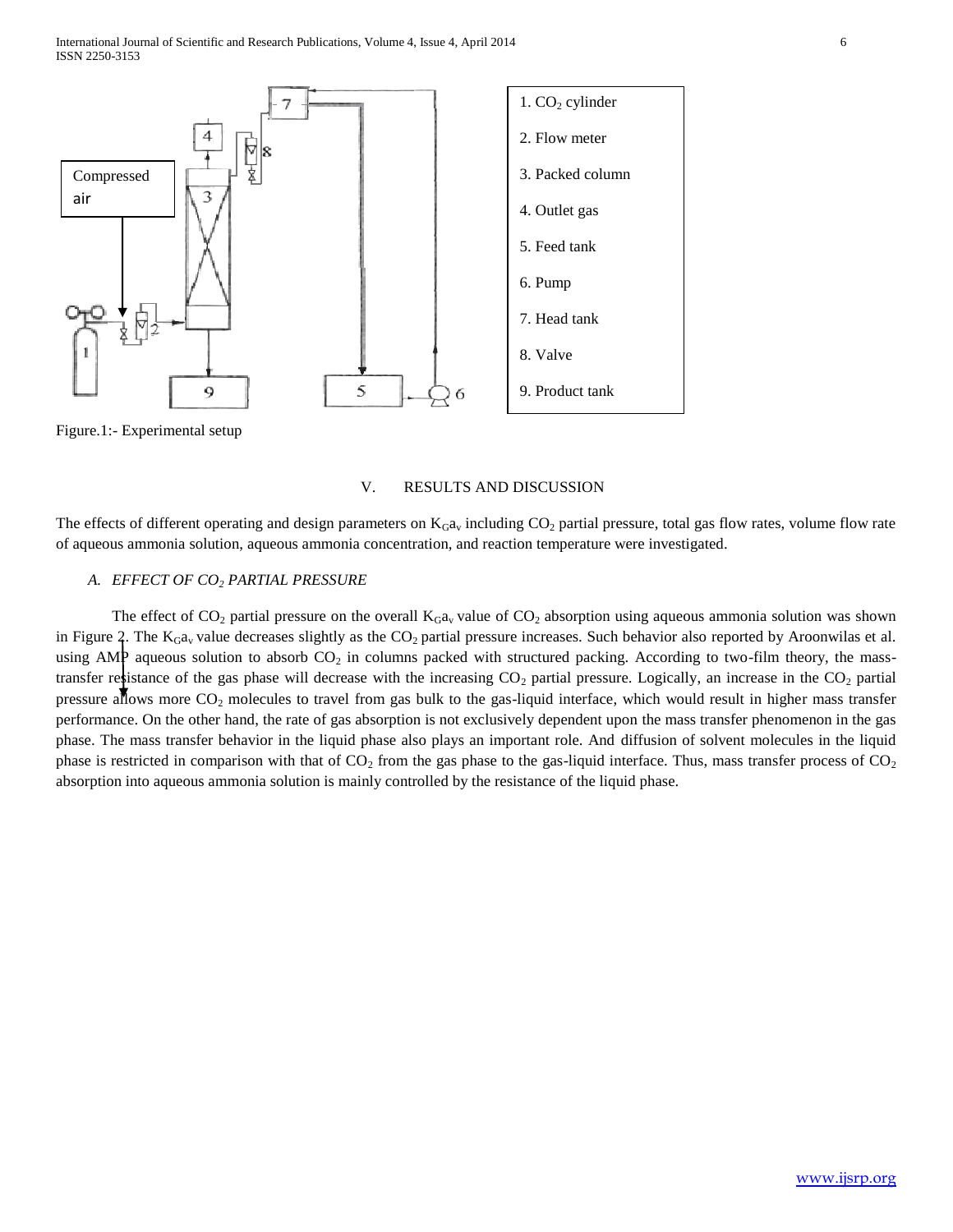

Figure 2: Effect of  $CO<sub>2</sub>$  partial pressure on overall mass transfer coefficient

#### *B. EFFECT OF LIQUID FLOW RATE*

Figure 3 shows the effect of liquid flow rate on the overall mass transfer coefficient. It is found that an increase in the liquid flow rate results in an increase in  $K<sub>G</sub>a<sub>v</sub>$  value. Previous studies on  $CO<sub>2</sub>$  absorption in rotating packed bed, spray tower and membrane contactor have also revealed a similar trend of increasing  $K_Ga_v$  with increasing liquid flow rate. With the liquid flow rate increasing, more liquid would be spread on the packing surface, and this leads to an increase in the interfacial area per unit volume  $(a_v)$ . Besides, the higher liquid flow rate leads to a higher liquid-side mass transfer coefficient  $(k<sub>L</sub>)$  in the case of liquid phase controlled mass transfer. According to Eq. (22), both of the increases in  $k<sub>L</sub>$  and  $a<sub>v</sub>$  lead to a higher  $K<sub>G</sub>a<sub>v</sub>$  value.



Figure 3: Effect of liquid flow rate on overall mass transfer coefficient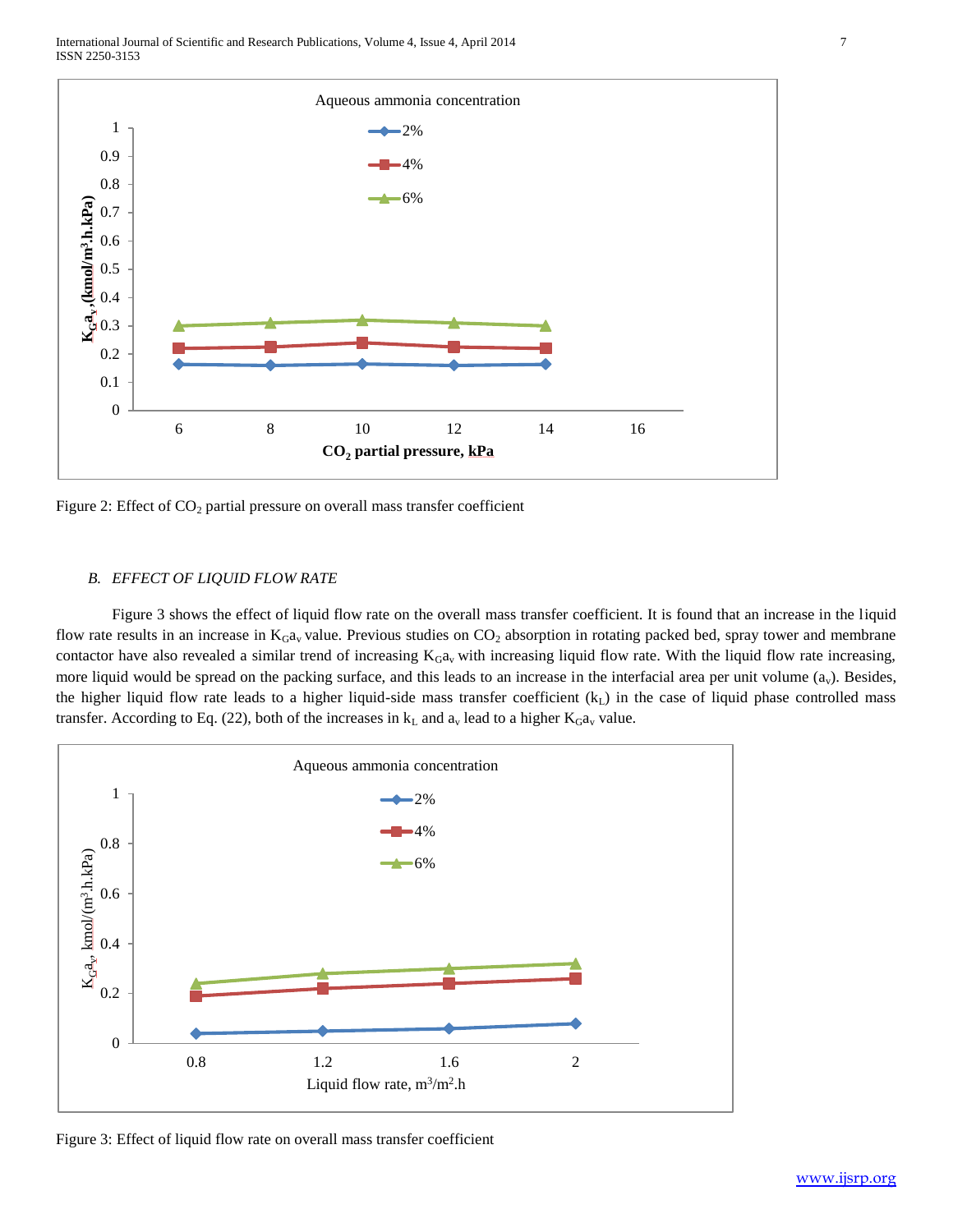## *C. EFFECT OF GAS FLOW RATE*

Gas flow rate has an effect on the absorption performance in the packed column. Increase in the gas flow rate leads to a higher  $K_Ga_v$  value especially when the ammonia concentration is high. As shown in the Figure 4, the gas flow rate has little effect on the overall mass transfer coefficient when the ammonia concentration is 2%. When the ammonia concentration increased to the values of 6% and 8%, the effect of gas flow rate on the overall mass transfer coefficient becomes apparent. This phenomenon indicates that the overall CO<sup>2</sup> absorption rate is not only dependent upon the gas flow rate, it is also dependent upon the availability of the reactive in the liquid. When the ammonia concentration is low, the enhancement factor  $\beta$  would be small, which leads to higher value of the resistance in the liquid phase  $(\frac{n}{\beta k} )$ . Thus, the resistance in the gas phase can be negligible. So, the overall mass transfer coefficient is not dependent upon the gas flow rate when the ammonia concentration is low. Whereas, the resistance in the liquid phase  $(\frac{n}{\beta kL})$ 

decreased with increasing concentration of ammonia, the impact of the resistance in the gas phase becomes increasingly significant. Previous  $CO_2$  absorption studies in spray scrubber and rotating packed bed have also revealed a similar trend of increasing  $K_Ga_v$  with increasing gas flow rate, but generally more rapidly.



Figure 4: Effect of gas flow rate on overall mass transfer coefficient

#### *D. EFFECT OF AQUEOUS AMMONIA CONCENTRATION*

Figure 5 shows the effect of mass fraction of aqueous ammonia on the overall mass transfer coefficient. The aqueous ammonia concentration obviously has an impact on the absorption performance. As shown in Figure 5, an increase in the solvent concentration induces a higher  $K_Ga_v$  value. When the mass fraction of ammonia increases from 2% to 16%, the  $K_Ga_v$  value increases from nearly 0.1 kmol/(m<sup>3</sup>.h.kPa) to 0.6 kmol/ (m<sup>3</sup>.h.kPa). However, the finding that the  $K_Ga_v$  increasing as the ammonia concentration increasing differs from what has been normally observed about  $CO<sub>2</sub>$  absorption into MEA in the packed column and membrane contactor. Previous research shows that the mass transfer coefficient decreases with MEA concentration increasing beyond 5.0 mol/L in packed column. The reduction in the  $K_Ga_v$  results from an increase in the viscosity of the liquid solution which causes the rate of molecular diffusion to reduce. The increasing viscosity also tends to cause a reduction in the effective interfacial area between gas and liquid in the packed column. However, the increasing  $K_Ga_v$  of the packed column due to the increasing ammonia concentration seems to show that the effect of ammonia concentration on the liquid viscosity is less than the effect of MEA concentration.

Viscosity of aqueous ammonia solution was calculated with correlation given by Frank et al.

$$
\mu^{\rm NH3-sol} = (0.67 + 0.78 \, \text{X}_{\rm NH3}) \times 10^{-6} \, \text{exp} \, (\frac{17900}{RT}) \tag{31}
$$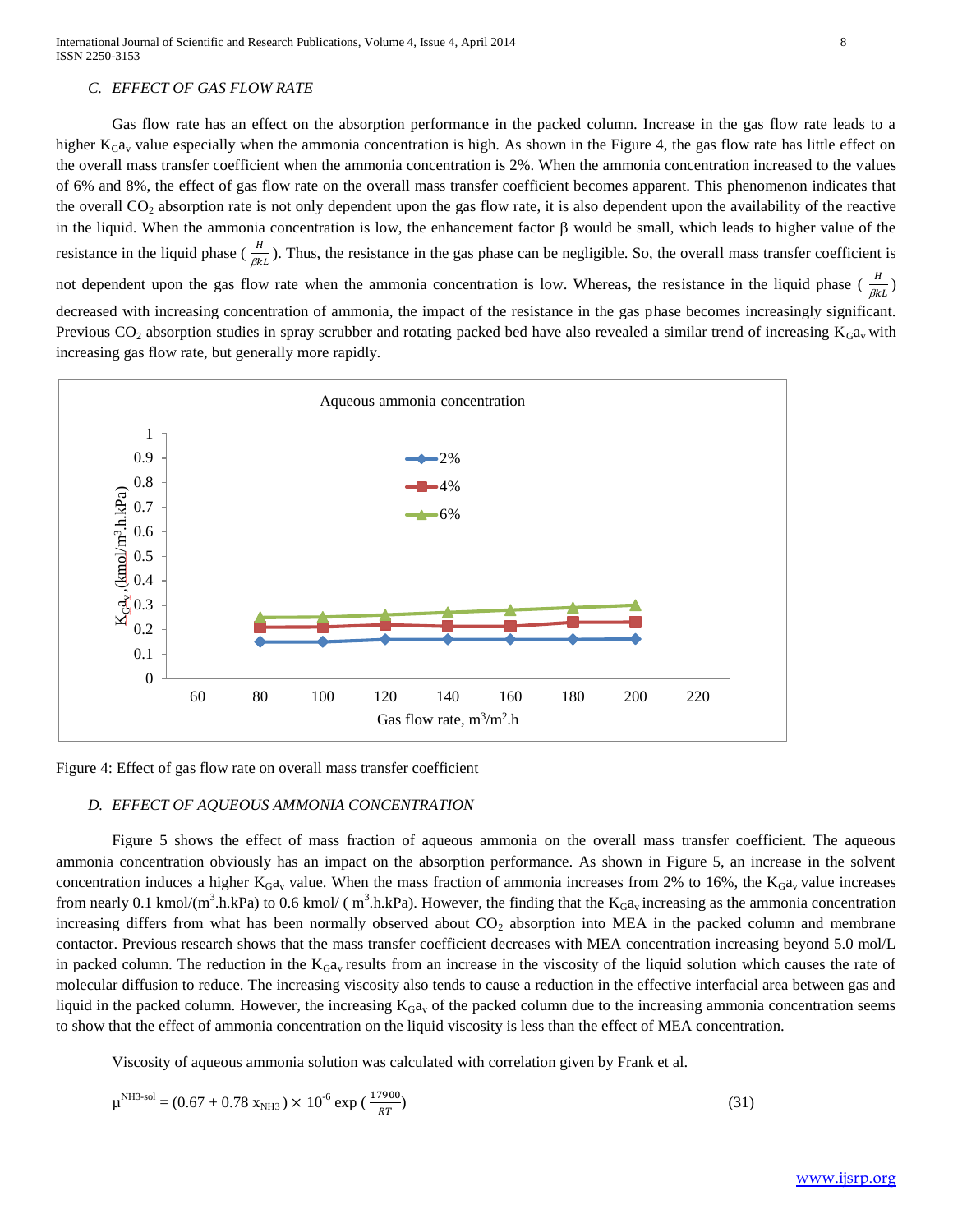International Journal of Scientific and Research Publications, Volume 4, Issue 4, April 2014 9 ISSN 2250-3153

Where  $\mu^{NH3-sol}$  represents the viscosity of aqueous ammonia solution and  $x_{NH3}$  represents the molar solute fraction of NH<sub>3</sub> in aqueous ammonia solution. The viscosity of aqueous ammonia solution increasing from 2% to 16%, which has a little effect on the effective interfacial area between gas and liquid in the packed column.

Diffusivity of  $CO<sub>2</sub>$  in aqueous ammonia solution was estimated by applying the modified Stokes-Einstein equation as follows:

$$
D_{\rm co2}^{\rm NH3\text{-}sol} = D_{\rm co2}^{\rm H2O} \left( \mu^{\rm H2O} / \mu^{\rm NH3\text{-}sol} \right)^{0.8} \tag{32}
$$

Where  $D_{\text{co2}}^{\text{NH3-sol}}$  and  $D_{\text{co2}}^{\text{H2O}}$  represent the diffusivity of  $CO_2$  in aqueous ammonia solution and water, respectively. From this equation, the viscosity of aqueous ammonia solution decreases only 15.7% when the mass fraction of ammonia increasing from 2% to 16%. Thus, the increasing of ammonia concentration has a little effect on the rate of molecular diffusion.

The increasing concentration yields a amount of the active ammonia available to diffuse toward the gas-liquid interface and react with  $CO_2$ . This will greatly promote the enhancement factor increase, which leads to a higher  $K_Ga_v$  value from Eq. (22).



Figure 5: Effect of mass fraction of ammonia on overall mass transfer coefficient

#### *E. EFFECT OF TEMPERATURE*

Temperature is an important parameter influencing reaction kinetics. The reaction of  $CO<sub>2</sub>$  absorption into aqueous ammonia solution is reversible, the forward reactions are dominant at room temperature, the backward reactions occur at temperatures of around 38°-60°. As shown in Figure 6, increasing the temperature in the packed column from 20°C to 50°C results in shifting the  $K_Ga_v$  value. The  $K_Ga_v$  value increases with temperature when the temperature of the water bath is lower than  $40^\circ$ . Such behavior is attributable to the nature of CO2 absorption kinetics, the second-order reaction rate constant  $k_2$  of CO<sub>2</sub>-ammonia system increases with the reaction temperature, those are beneficial to enhance the absorption rate. Whereas, the  $K_Ga_v$  value decreases with the increasing temperature when the temperature of water bath is higher than  $40^{\circ}$ . The chemical reaction between the  $CO_2$  and ammonia system at this point shifts from the forward reaction to the reverse controlling mechanism. A similar trend has been reported by Aroonwilas et al. for the absorption of  $CO_2$  into MEA solution in columns with structured packing. In general, the change of the  $K_Ga_v$  value is small when the temperature in the packed column from  $20^{\circ}$ C to  $50^{\circ}$ C. From the principle of molecular dynamics, diffusion coefficient and rateconstant of reaction increase with increasing temperature; those are beneficial to enhance the mass transfer. However, the  $CO<sub>2</sub>$ solubility coefficient decreases with increasing temperature which gives rise to an increase of the resistance in the liquid phase.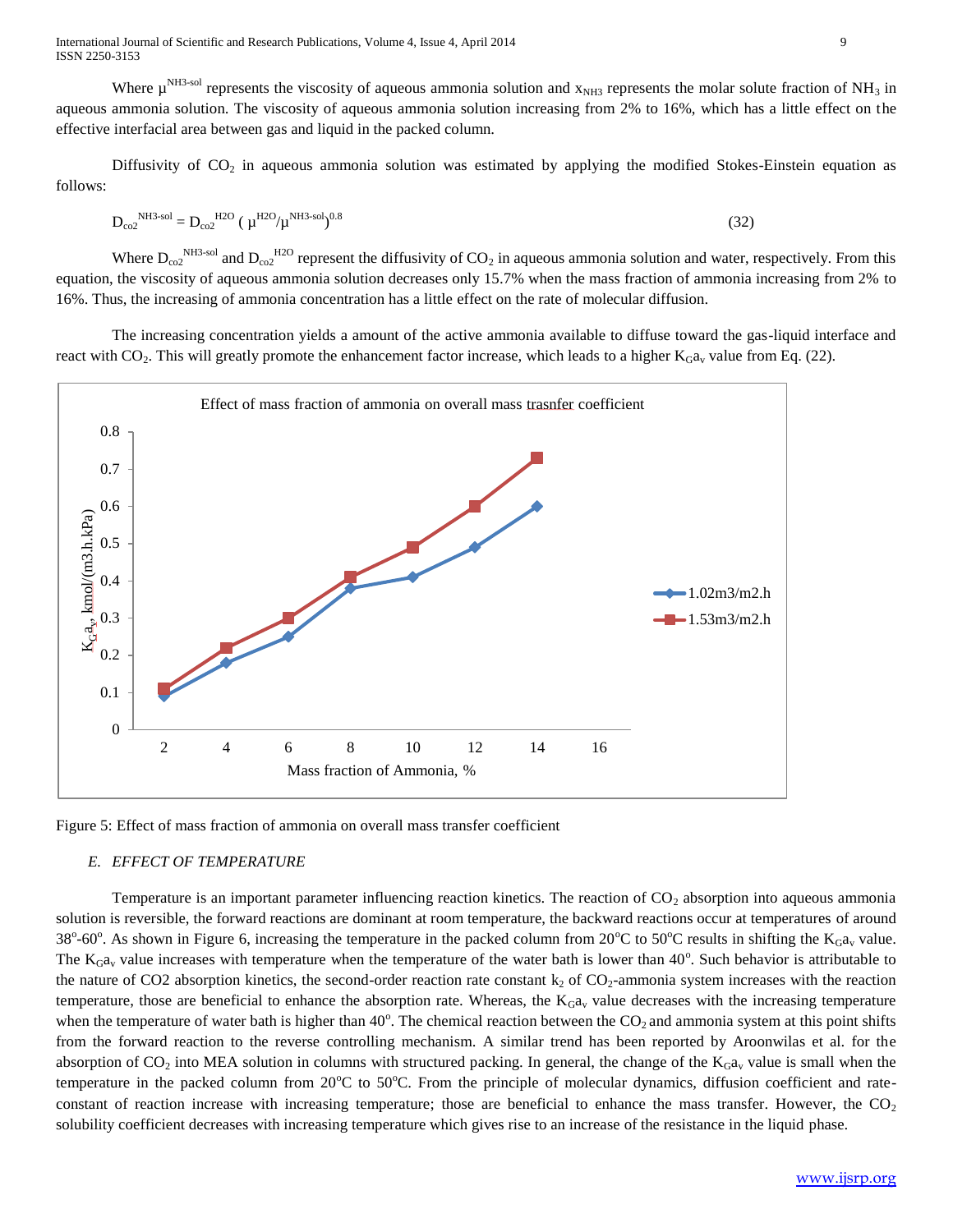

Figure 6: Effect of temperature on overall mass transfer coefficient

#### VI. CONCLUSIONS

The overall mass transfer coefficients for  $CO<sub>2</sub>$  absorption into aqueous ammonia in a packed column were investigated. The following major conclusions can be drawn from this work.

- (1) The overall mass transfer coefficient  $(K<sub>G</sub>a<sub>v</sub>)$  was measured according to the  $CO<sub>2</sub>$  concentrations at the top and bottom of the packed column.
- (2) Experimental results show that the mass transfer process in  $CO<sub>2</sub>$  absorption into aqueous ammonia solution is mainly controlled by the resistance in the liquid phase and the aqueous ammonia concentration has a great effect on the overall mass transfer coefficient.

## VIII. REFERENCES

- 1. L.S. Tan, A.M. Shariff, K.K. Lau and M.A. Bustam, (2012), Factors affecting CO2 absorption efficiency in packed column: A review, Journal of Industrial and Eng Chemistry, Vol:18, pp.1874-1883.
- 2. Susan Krumdieck, Jamie Wallace and Owen Curnow, (2008), Compact, low energy CO2 management using amine solution in a packed bubble column, Chem Eng J, vol: 135; pp. 3-9.
- 3. Hendy Thee and Yohanes, (2012), A kinetic and process modeling study of CO2 capture with MEA-promoted potassium carbonate solutions, Chem Eng Sci, Vol:210; pp: 271-279.
- 4. Martinez. I, Romano. M. C, Fernandez. J. R, Chiesa. P, Murillo. R, Abanades. J. C . (2013), Process design of a hydrogen production plant from natural gas with CO<sub>2</sub> capyure based on a novel Ca/Cu chemical loop, science direct,vol: 114 pp. 192-208.
- 5. Weilong Wang, Jing Xiao, Xiaolan Wei, Jing Ding, Xiaoxing Wang and Chunshan Song (2013), Development of a new clay supported polyethylenimine composite for  $CO<sub>2</sub>$  capture, J. for Applied Energy, Vol.113, pp. 334-341.
- 6. Xu XC, Song CS, Andresen JM., Miller BG, Scaroni AW. Novel polyethylenimine modified mesoporous molecular sieve of MCM-41 type as high-capacity adsorbent for CO<sub>2</sub> capture (2002), Energy Fuels; vol: 16; 1463-9.